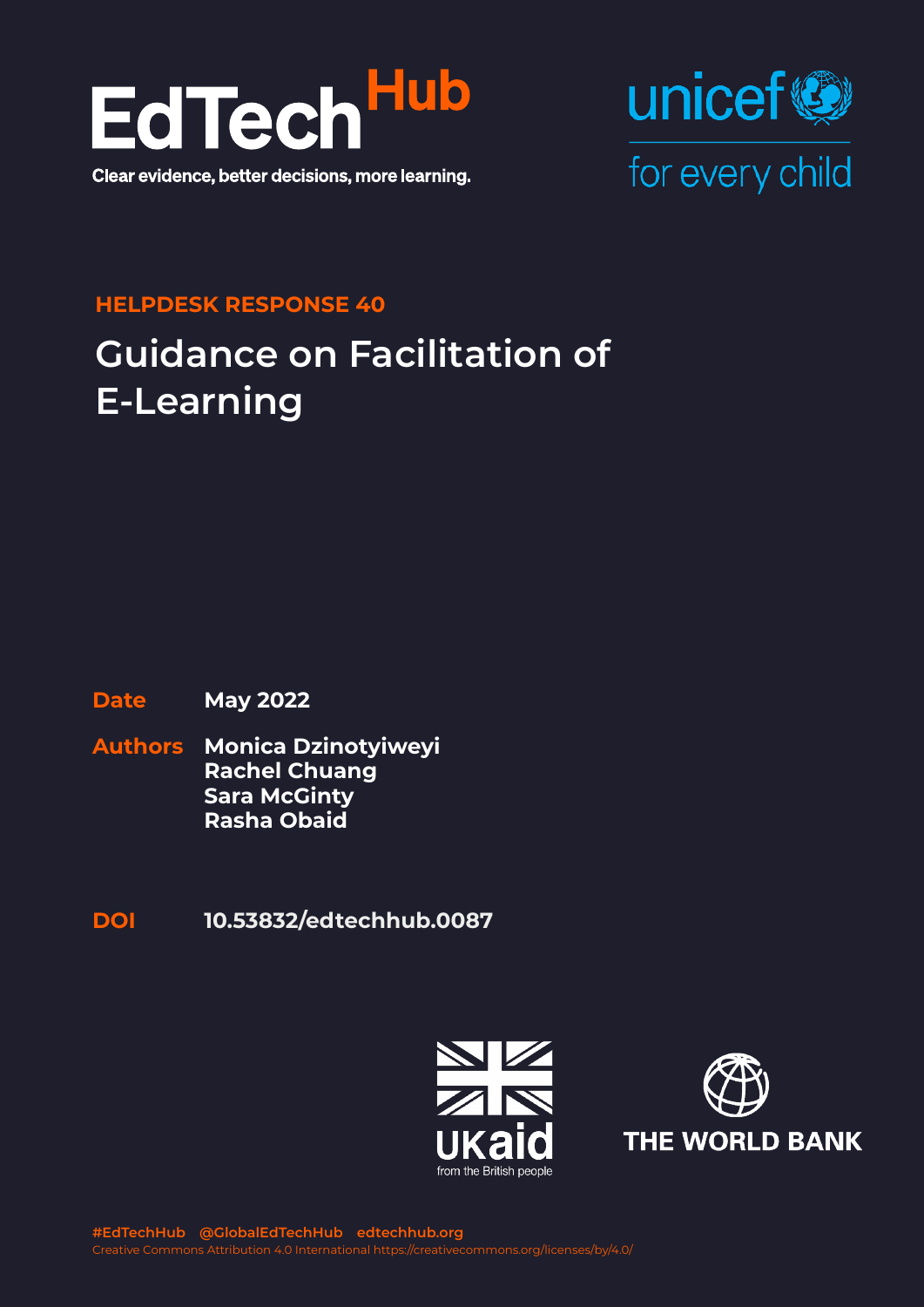## **About this document**

| Recommended<br>citation | Dzinotyiweyi, M., Chuang, R., McGinty, S., & Obaid,<br>R. (2022). Guidance on Facilitation of E-Learning<br>(Helpdesk Response No. 40). EdTech Hub, UNICEF<br>https://doi.org/10.53832/edtechhub.0087. Available<br>at https://docs.edtechhub.org/lib/CMEQA5F7.<br>Available under Creative Commons Attribution 4.0<br>International.                                                                                                     |
|-------------------------|-------------------------------------------------------------------------------------------------------------------------------------------------------------------------------------------------------------------------------------------------------------------------------------------------------------------------------------------------------------------------------------------------------------------------------------------|
| Licence                 | Creative Commons Attribution 4.0 International                                                                                                                                                                                                                                                                                                                                                                                            |
|                         | https://creativecommons.org/licenses/by/4.0/                                                                                                                                                                                                                                                                                                                                                                                              |
|                         | You-dear readers-are free to share (copy and<br>redistribute the material in any medium or<br>format) and adapt (remix, transform, and build<br>upon the material) for any purpose, even<br>commercially. You must give appropriate credit,<br>provide a link to the license, and indicate if<br>changes were made. You may do so in any<br>reasonable manner, but not in any way that<br>suggests the licensor endorses you or your use. |
| <b>Notes</b>            | EdTech Hub is supported by UK aid (Foreign,<br>Commonwealth and Development Office), Bill &<br>Melinda Gates Foundation, World Bank, and<br>UNICEF. The views expressed in this document do<br>not necessarily reflect the views of UK aid<br>(Foreign, Commonwealth and Development<br>Office), Bill & Melinda Gates Foundation, World<br>Bank, and UNICEF.                                                                              |
| <b>Reviewers</b>        | Thaer AlSheikh Theeb and Caitlin Coflan                                                                                                                                                                                                                                                                                                                                                                                                   |
| Acknowledgment          | This report was commissioned by UNICEF and<br>produced under UNICEF and EdTech Hub's global<br>partnership.                                                                                                                                                                                                                                                                                                                               |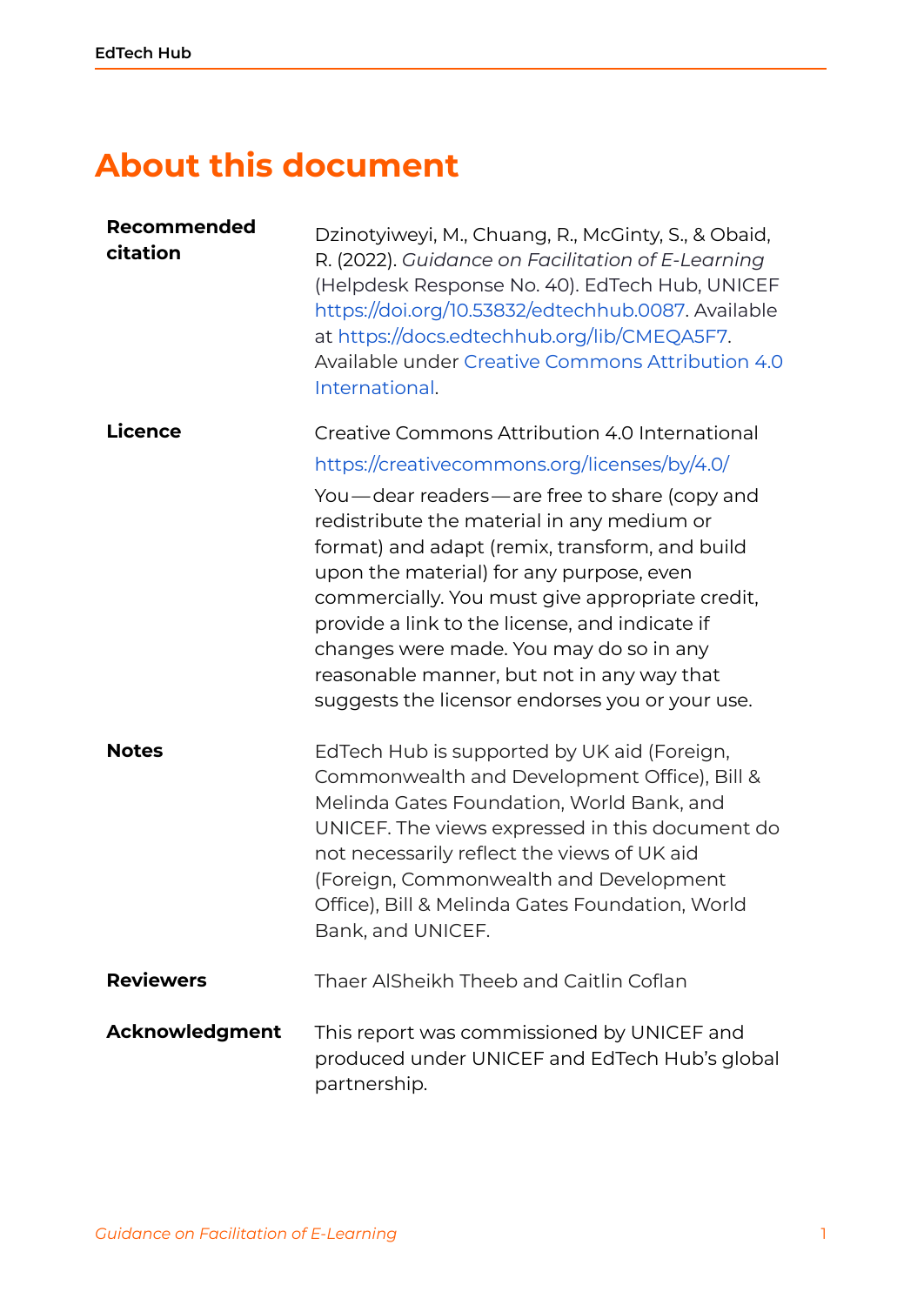### **Contents**

| <b>Abbreviations and acronyms</b>           | $\overline{2}$ |
|---------------------------------------------|----------------|
| 1. Document purpose                         |                |
| 2. Overview of gender                       | 4              |
| 2.1. Definitions                            | 4              |
| 2.2 Self-reflection                         | 4              |
| 3. Points for consideration by facilitators | 5              |
| 3.1. Classroom set-up and management        | 5              |
| 3.2. Classroom interaction                  | 6              |
| 3.3. Classroom routine                      | 8              |
| 3.4. Attendance keeping and assessment      | 8              |
| 3.5. Cultural competence                    | 9              |
| <b>Bibliography</b>                         |                |

## <span id="page-2-0"></span>**Abbreviations and acronyms**

| CoP           | Community of practice              |
|---------------|------------------------------------|
| <b>IDP</b>    | Internally displaced person        |
| <b>JPGE</b>   | Joint Programme on Girls Education |
| <b>MoE</b>    | Ministry of Education              |
| <b>OOSC</b>   | Out-of-school children             |
| <b>TAG</b>    | Teachers' Action for Girls         |
| <b>TPD</b>    | Teacher professional development   |
| <b>UNICEF</b> | United Nations Children's Fund     |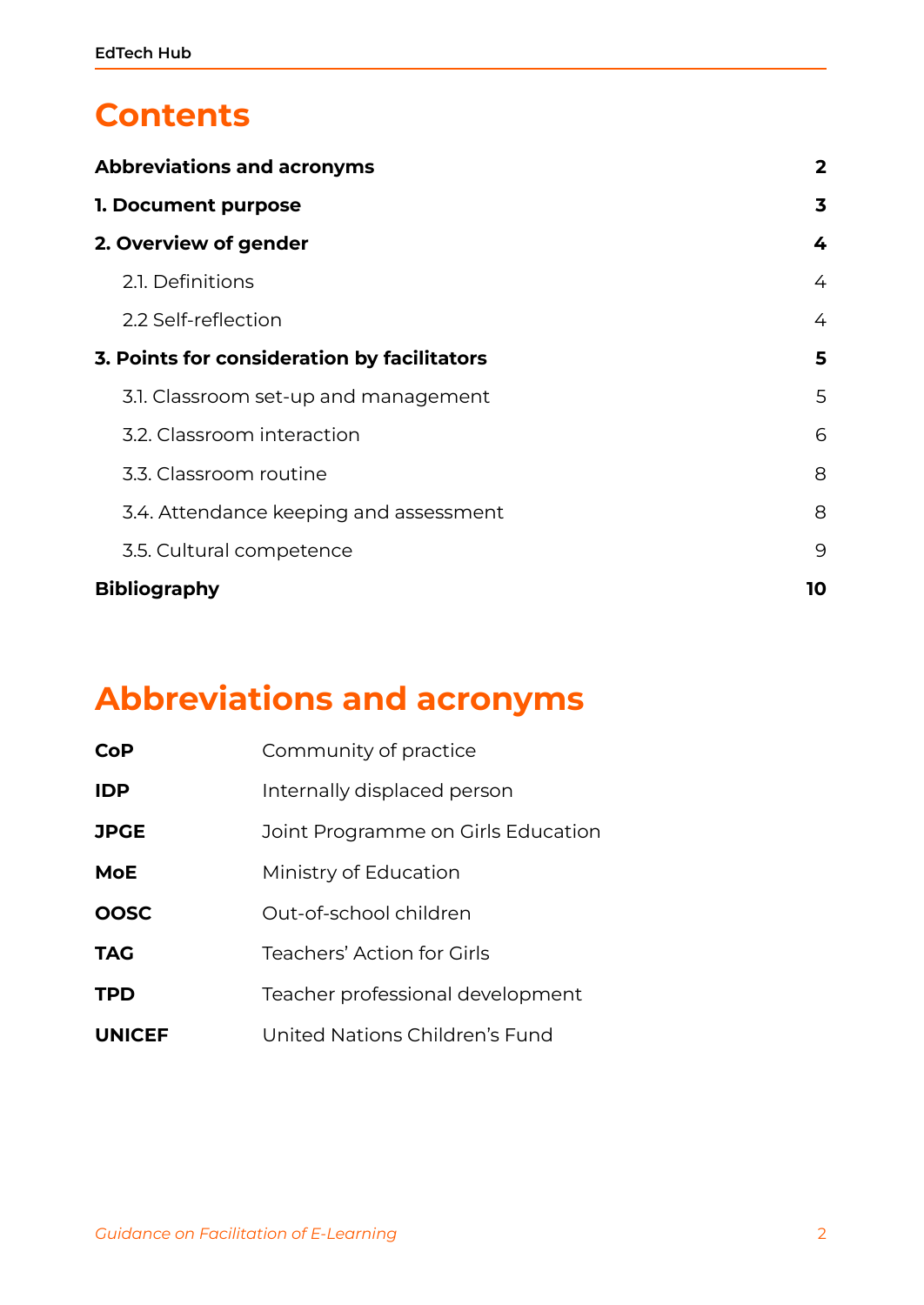## <span id="page-3-0"></span>**1. Document purpose**

This document was produced in response to a request from the UNICEF Sudan team that was submitted to the EdTech Hub Helpdesk in November 2021. The UNICEF Sudan team requested the development of three guidance documents to foster gender equity in a 2022 e-learning initiative:

#### **1. Guidance on [Pre-Assessment](https://ref.opendeved.net/zo/zg/2405685/7/DPWSAA9Z/anon.%20(2022)?src=2405685:CMEQA5F7) for Establishing E-Learning Centres**

This guidance can be used by the Ministry of Education (MoE) and UNICEF prior to the implementation of the e-learning initiative to assess locations and communities where e-learning centres will be established for out-of-school children (OOSC), and to determine how to establish the centres in an effective and context-sensitive manner.

#### **[2.](https://ref.opendeved.net/zo/zg/2405685/7/FVSQD8MB/) Guidance on Community [Mobilisation](https://ref.opendeved.net/zo/zg/2405685/7/FVSQD8MB/ThaerAlSheikhTheeb%20et%20al.%20(2022)?src=2405685:CMEQA5F7) for Girls' Education**

This guidance focuses on how to engage with community members, with particular attention to social norms that may inhibit girls from enrolling in the e-learning initiative.

#### **3. Guidance on Facilitation of E-Learning** (this document)

As the third of the three guidance documents on e-learning, this document provides instructions and questions for facilitators at e-learning centres to answer. This guidance document aims to support facilitators in promoting gender equity in the classroom and addresses technical and programmatic considerations for facilitators.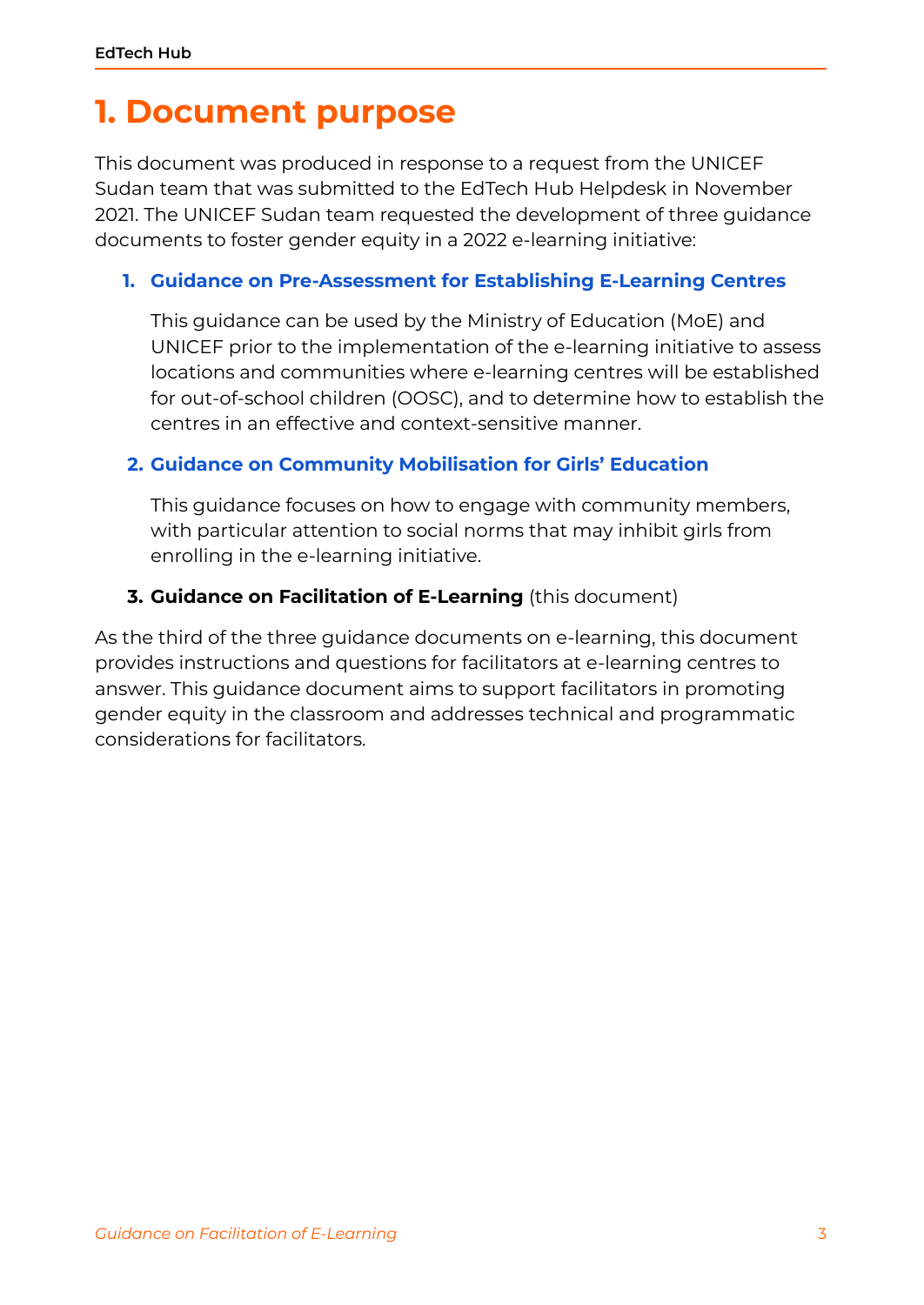## <span id="page-4-0"></span>**2. Overview of gender**

Families or communities can have different beliefs about what girls can or should be doing in their day-to-day lives. As a result, girls may be discouraged from going to school or learning centres. This unfortunately keeps girls from learning and growing in their knowledge of the world.

It is important to understand gender concepts and apply them to your work. As a facilitator, you can empower girls to use technology to learn. This guidance document aims to help you encourage equal opportunities for girls and boys in the classroom.

### <span id="page-4-1"></span>**2.1. Definitions**

- **Gender**: roles, activities, and attributes that a society considers appropriate for men / boys and women / girls. Our ideas of gender are influenced by society and may not be based on objective facts. For example, some may incorrectly assume that 'boys are good at maths and science and girls are good at history and language.'
- **Sex**: biological and anatomical characteristics that define men and women. For instance, women give birth to babies; men do not.
- **Gender equity**: the process of being fair to women and men according to their respective needs.
- **Gender responsive**: planning and carrying out activities that consider the different needs of men / boys and women / girls.
- **Gender-based violence**: violence that targets an individual because of their gender. It affects women / girls more frequently than men / boys. In the classroom, it can look like physical punishment, sexual abuse, or bullying.

### <span id="page-4-2"></span>**2.2 Self-reflection**

Based on the above definitions, take a few minutes to reflect on the following:

- Do you have any ideas or biases about gender that may not be true (such as that 'girls are gentle and boys are rough')?
- How will you make sure that you do not pass on these biases to your students?
- How can you promote gender equity, being fair to both girls and boys in your class?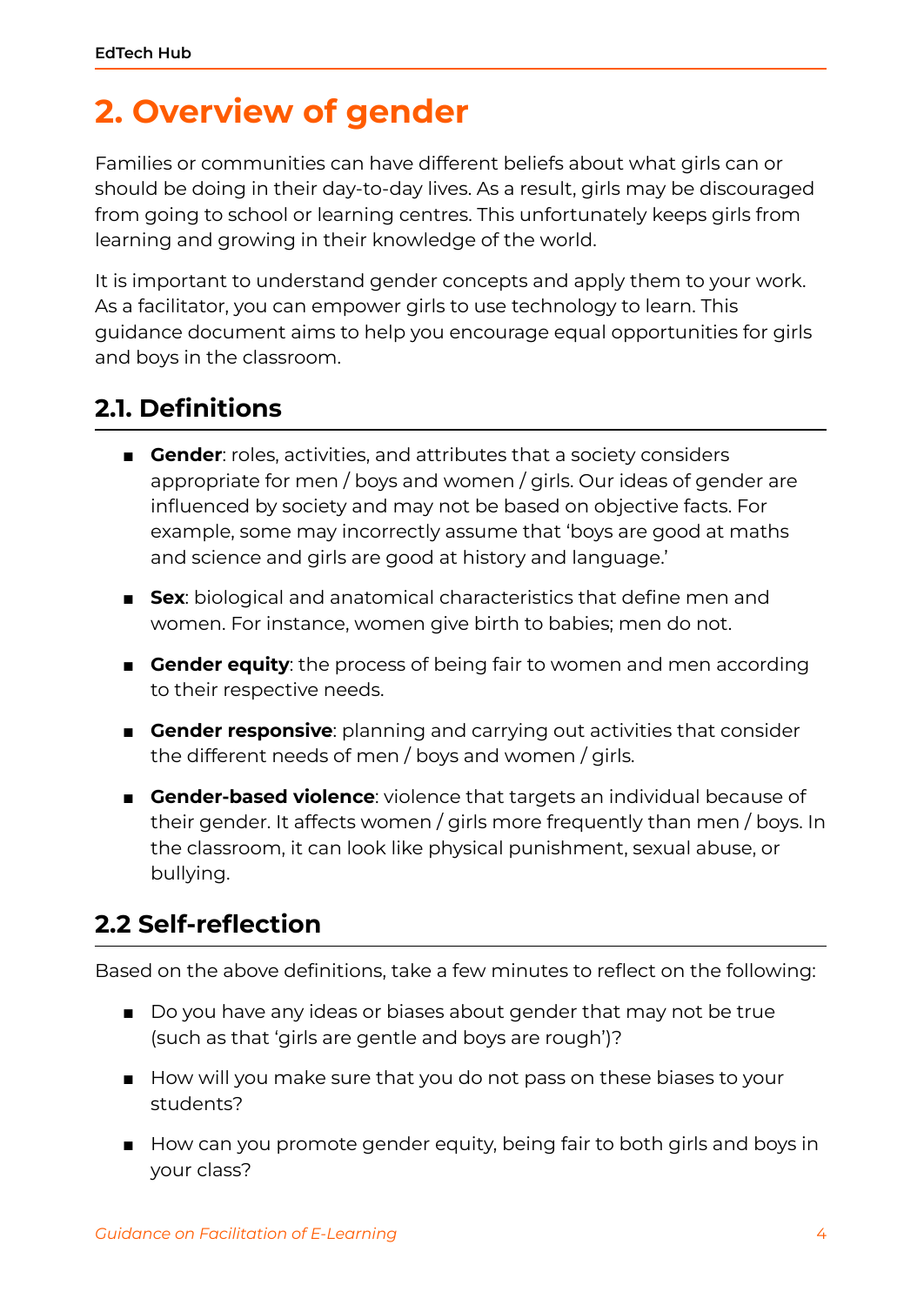## <span id="page-5-0"></span>**3. Points for consideration by facilitators**

Points for consideration by facilitators are organised into the following categories:

- 1. Classroom set-up and management
- 2. Classroom interaction
- 3. Classroom routine
- 4. Attendance keeping and assessment
- 5. Cultural competency

#### <span id="page-5-1"></span>**3.1. Classroom set-up and management**

Students should be seated in the classroom based on where they feel safe and comfortable. Pay special attention to where girls are sitting and what seating arrangement will support their learning (e.g., girls may wish to sit together with other girls).

Also, be sure to encourage good hygiene practices during the sessions. For example, children should wash their hands before and after using the tablets.

You can create a gender-responsive classroom environment by

- Making sure there is enough space for both girls and boys to use the tablets
- Thinking about if / when spaces used by boys and girls should be separate.

Putting it all into practice:

- Think about how many girls and boys are attending each session.
- Have you thought about where girls and boys will sit in the classroom? Have you created a seating plan?
- If the community prefers an all-boy classroom (e.g., in the mornings), has a classroom also been made available to girls (e.g., in the afternoons)?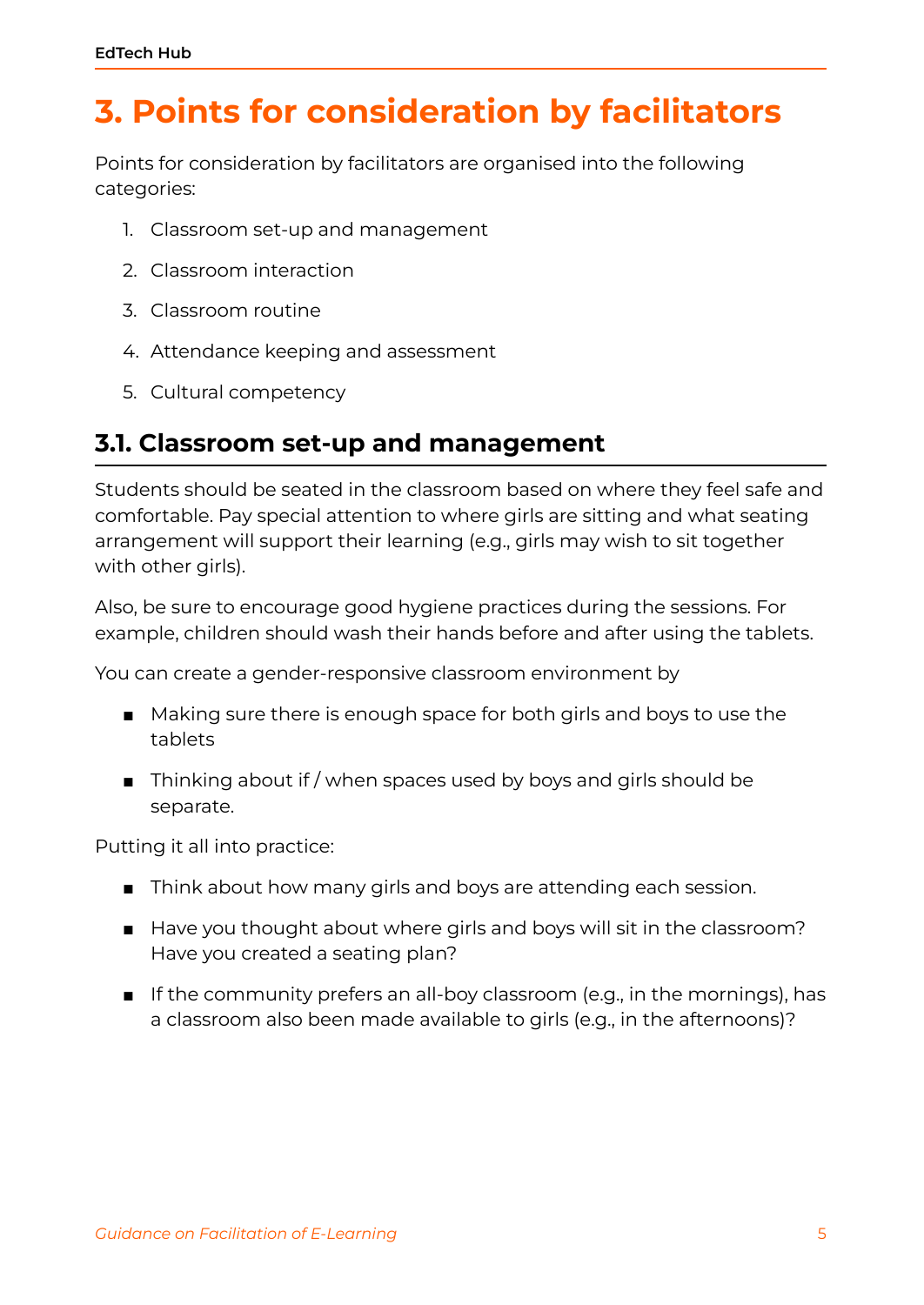**Figure 1.** *Characteristics of good learning environments (*⇡*[UNICEF](https://ref.opendeved.net/zo/zg/2405685/7/RDU7FPCF/UNICEF%20Sudan,%202017?src=2405685:CMEQA5F7) Sudan, [2017](https://ref.opendeved.net/zo/zg/2405685/7/RDU7FPCF/UNICEF%20Sudan,%202017?src=2405685:CMEQA5F7)).*

Good learning environments are places…

- That are well organised and pleasant
- That are inclusive to everyone
- That are gender sensitive
- That are safe and free from bullying or physical punishment
- Where expectations are clear
- Where discipline problems are handled with effective classroom management
- That engage children in learning
- That promote independence

#### <span id="page-6-0"></span>**3.2. Classroom interaction**

It is important to give girls and boys equal attention in the classroom so that they all feel seen and heard. The classroom should be a safe space for all. Also, think about how your facial expressions and body language show that you are approachable and friendly.

You can support gender-responsive interactions by

- Calling on both girls and boys to answer questions that you ask the group
- Encouraging and praising girls and boys equally
- Making sure that girls are not interrupted by others more often than boys
- Assigning leadership roles to both girls and boys in the classroom (e.g., asking both girls and boys to help take attendance)
- Using both 'he' and 'she' when talking to the class. Instead of saying 'If a student studies hard, he will succeed,' say 'If a student studies hard, he or she will succeed'
- Avoiding statements that generalise like, 'girls tend to ...' or 'boys are more …'. If you hear children make these types of statements, ask them to discuss what they mean and why the statement might not be true
- Looking out for children who are having trouble with the tablets. Girls may need more support with the tablets if they have had fewer opportunities in the past to use technology than boys. In particular,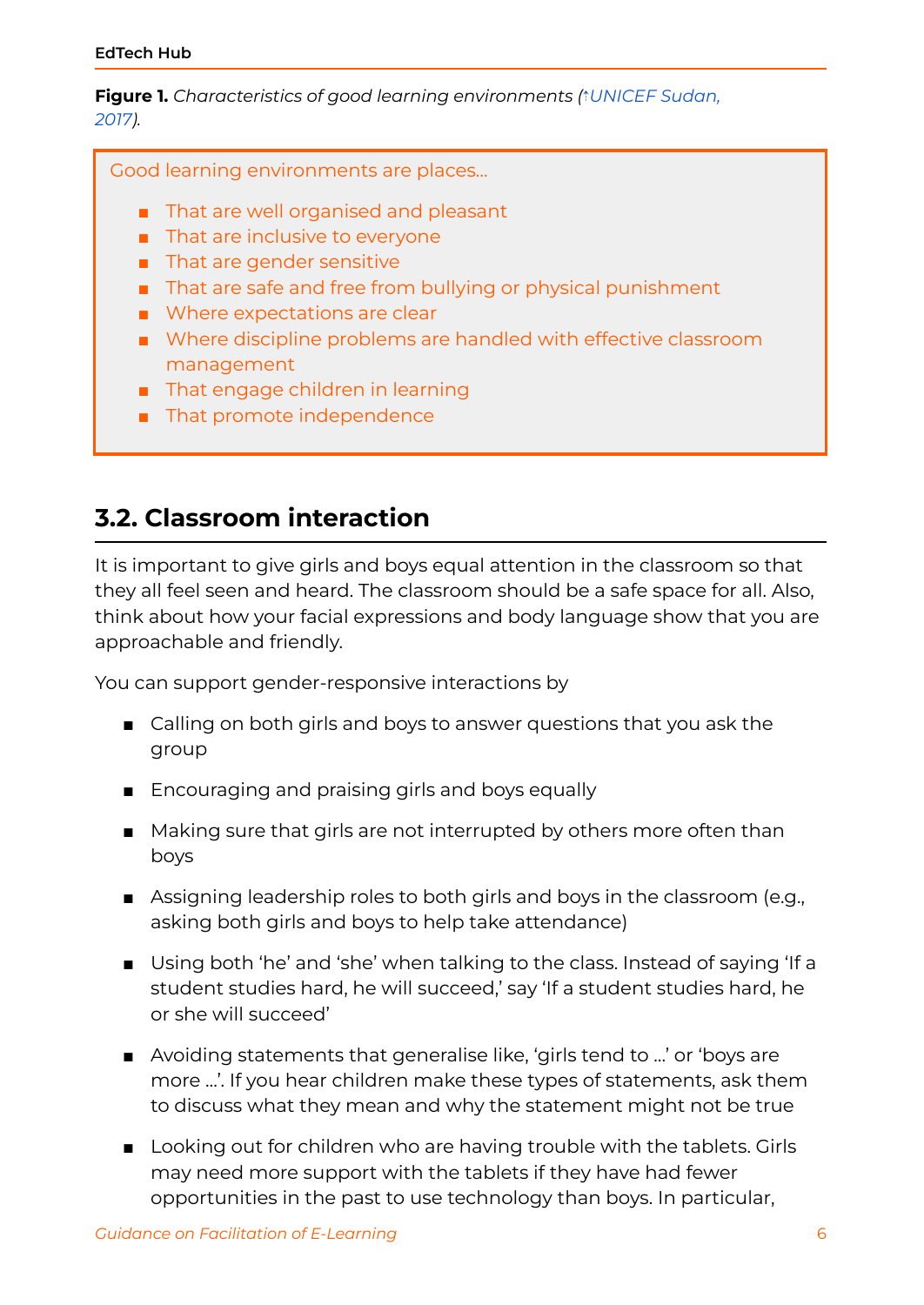encourage girls so that they feel comfortable and confident using the tablets

■ Preventing children from taking the tablets of others (every child should have their own tablet).

Putting it all into practice:

- Are girls and boys participating equally in e-learning?
- Did you include time during the e-learning session for students to ask questions?
- How will you prevent bullying, teasing, etc. in the classroom?
- Have you developed classroom 'norms' or expectations that emphasise respect and kindness with the students? See the example in Figure 2 below.

**Figure 2.** *Example techniques for developing classroom norms., Source:*⇡[FAWE,](https://ref.opendeved.net/zo/zg/2405685/7/WMBZ8VMB/FAWE,%202018?src=2405685:CMEQA5F7) 2018.

- 1. Have students write down and share ideas to the following question: "For me to be able to do my best, I need my teacher to…." Ensure that all students have an opportunity to share.
- 2. Reflect on their ideas together and talk through any which might be a problem, explaining objections and proposing revised ideas or language.
- 3. Have students make a poster to hang on the wall.
- 4. Then ask them to write their ideas to the following question: "For me to be able to do my best and to enjoy this class, every member of our group must…."
- 5. Have them share their ideas and reflect together on what they need from each other to be able to do their best, learn together and enjoy the class.
- 6. Revise the list if needed, ensuring that the list of norms is acceptable with the whole group.
- 7. Have a mixed group of students (boys and girls) make a poster with the list of community norms.
- 8. Review them at least once a week to see if the group is living up to the class's valued ideals. Norms must be fairly and consistently applied to every member of the group, boys and girls alike.

In your classroom, you may encounter cases of violence, to which girls are especially vulnerable. This might look like physical punishment, sexual abuse,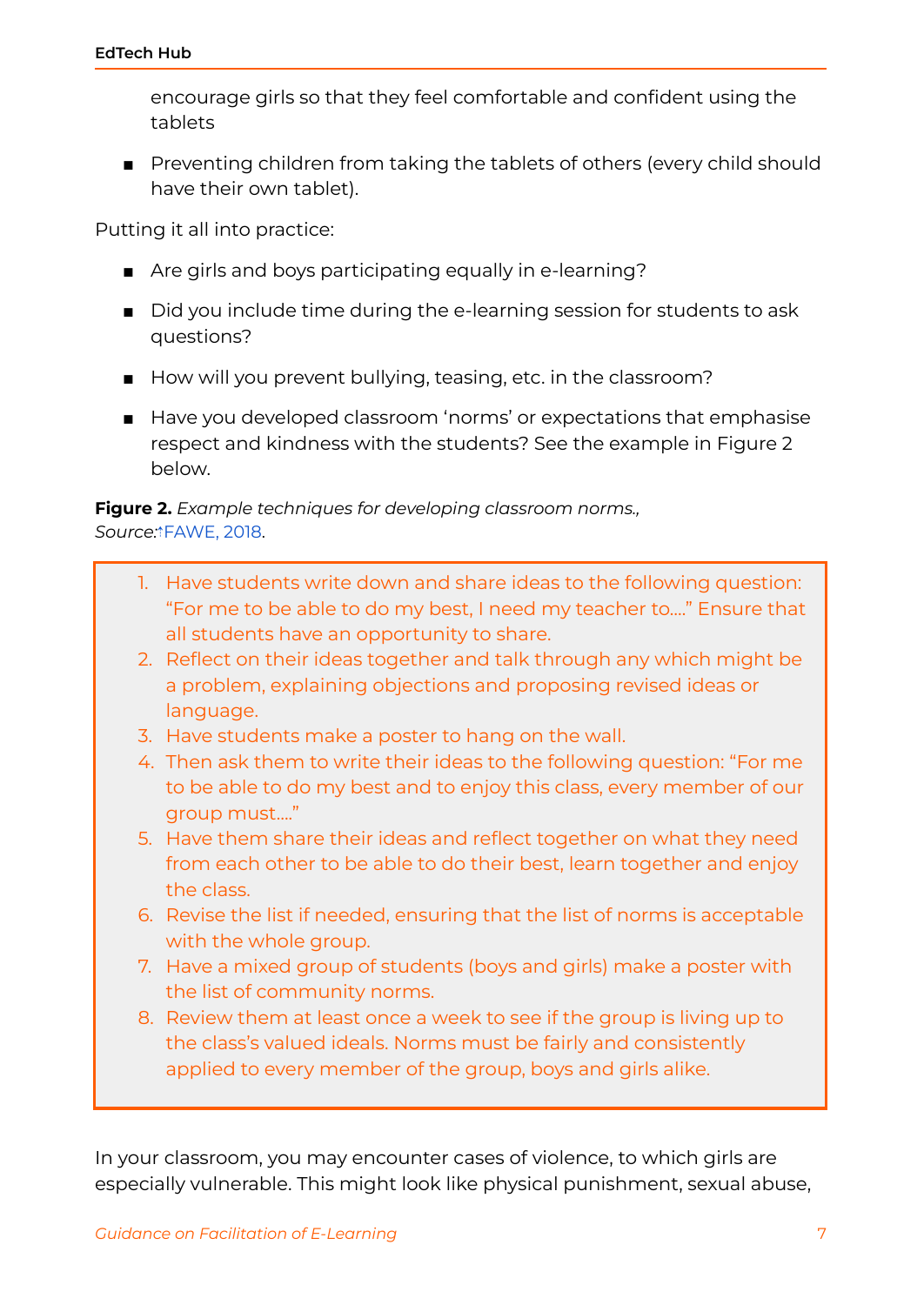or bullying by facilitators, children, or others at the e-learning centres. Cases of violence, including gender-based violence, should be reported immediately to the head of the e-learning centre. As much as possible, try to involve local leaders and parents in stopping these harmful and violent practices that impair children's education and well-being.

### <span id="page-8-0"></span>**3.3. Classroom routine**

You can follow a general routine for your class:

- Greet children (using their names) as they come through the door to create a positive environment
- Remind children that they can come to you with any questions about the tablets or games
- Throughout the session, check in with the children to make sure that they are engaged with the e-learning apps. Spend extra time with children who are struggling to use the tablets and apps
- As the children are playing games, keep an eye out for potential problems or conflicts. Separate children if necessary
- (If there are any safety concerns) when the class comes to an end, encourage children to walk home together

### <span id="page-8-1"></span>**3.4. Attendance keeping and assessment**

At the start of each day, remember to record classroom attendance on paper. At the end of each week, record each child's progress on paper (in the event that a tablet crashes, you can reset the game to the level that the child had reached before the crash).

If children stop coming to the sessions, check with parents or community leaders on potential reasons for their absence.

Putting it all into practice:

- Are children making progress and completing new e-learning levels each week?
- Is the number of children attending each session increasing, staying the same, or decreasing?
- Do attendance rates differ between girls and boys, and if so, whv?
- (If applicable) What might be some reasons that are causing lower attendance rates? Is there anything you can do to help resolve these?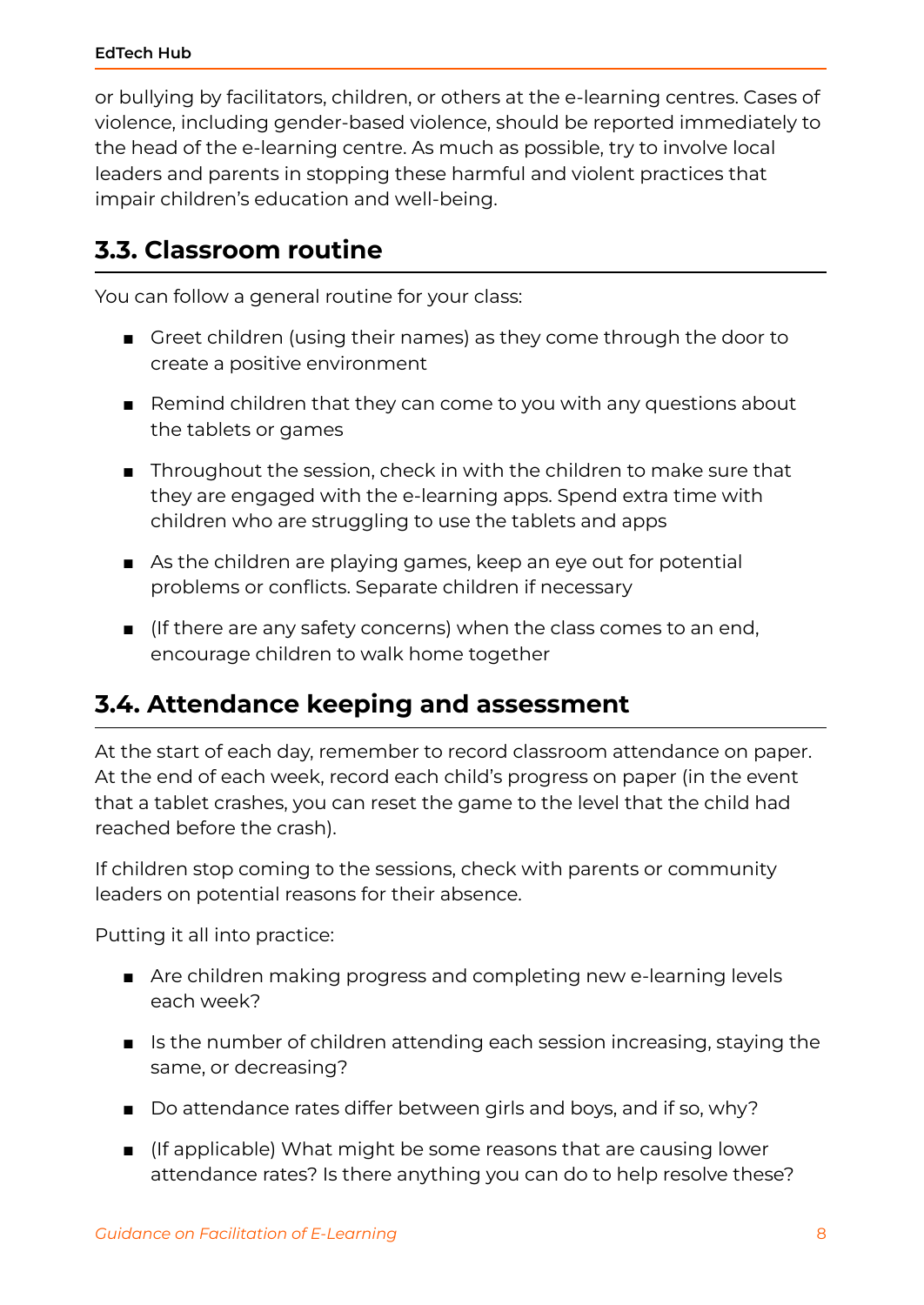Each child will take an assessment through the app to determine their learning level. As children take the assessments, keep an eye on the classroom to make sure that no one is cheating by looking at the answers of others.

You can take a gender-responsive approach to assessments by

- Giving children enough time to complete the assessments
- Providing feedback and support to both girls and boys after the assessments are done
- Make sure that your judgments of children's assessment scores are not based on gender expectations (e.g., do you have higher expectations for boys over girls on the assessments? Why?)

### <span id="page-9-0"></span>**3.5. Cultural competence**

It is important for you, the facilitator, to demonstrate cultural competence to the children. This means that you value and accept diversity and others' cultures.

Putting it all into practice:

- Are your interactions with the children, their families, and the community polite and respectful of any differences?
- Are you aware of how your own culture influences your practices and perceptions?
- Do you accept cultures other than your own?